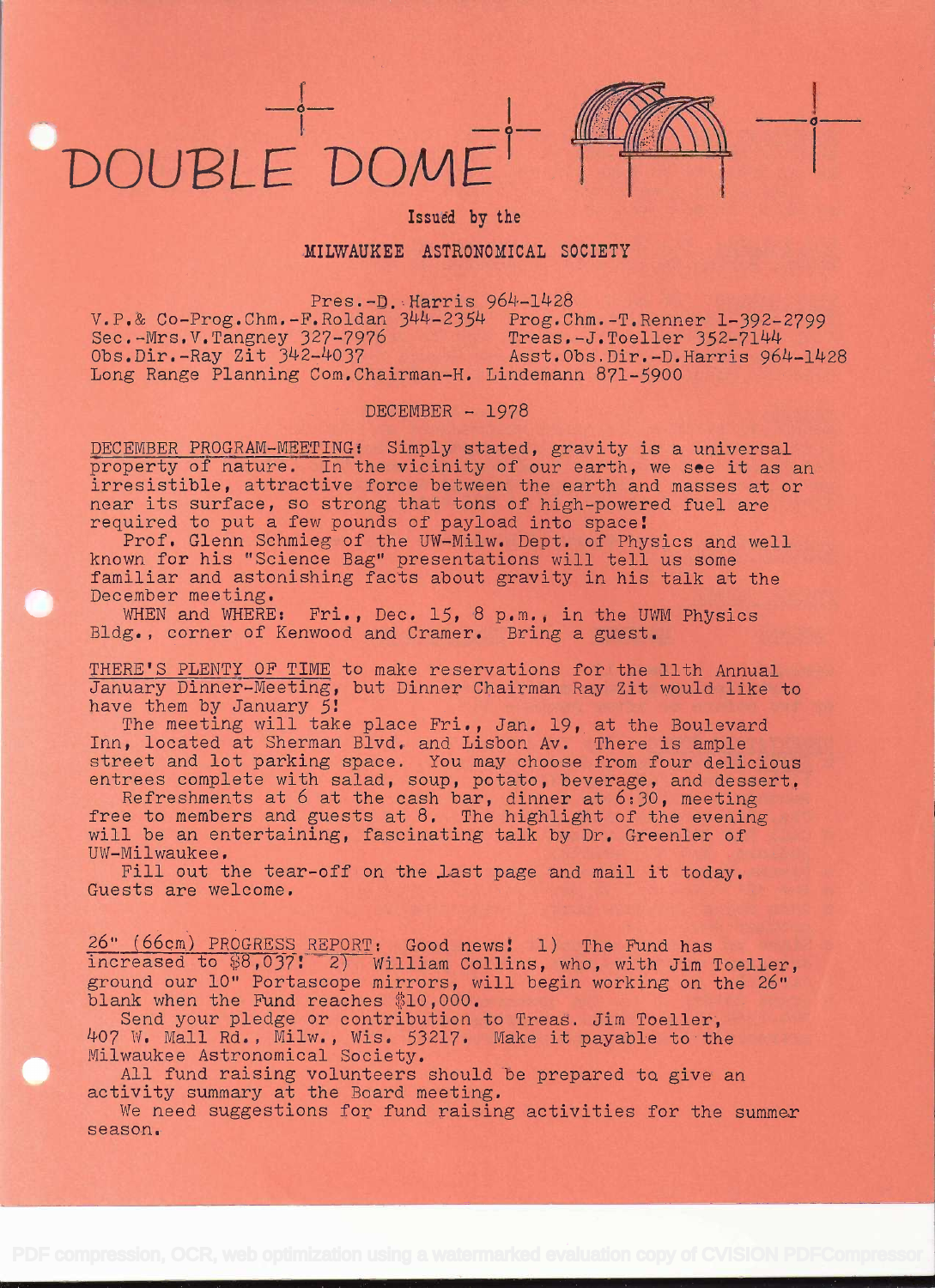$-2 -$ 

SOMETHING NEW! The flyer with this month's Double-Dome tells about a weekend camp-out at Mauthe Lake, July 27-29, 1979. Here's an opportunity to have fun and observe some really dark skies! Come along even if you don't have a telescope. Bring your tent or sleep in your van or camper.

NEW MEMBER: The Milwaukee Astronomical Society welcomes Nayana Parikh who will be introduced at the Program-Meeting.

HELP WANTED: We need someone to correlate or assemble grazing and full occultation timing data. The job requires that the information be tabulated on forms and sent to England twice a year. Mr. and Mrs. Albrecht are leaving for Hawaii and another recorder is needed. Please call Wm. Albrecht at 464-5085.

WANTED: 1) Information on basic Astrophotography. 2) Experienced person to perform necessary maintenance on  $12\frac{1}{2}$ " telescope. May involve adjustments, cleaning, repair of spectroscope, and other maintenance that has not been done for some time. Interested persons contact: Pat Slane, Wayland Academy, Beaver Dam, Wi. 53916, 414-885-3373 ext. 65 or 885-4357.

BOARD MEETING: The Board of Directors will meet after the Program-Meeting.

METEOR SHOWER:

## SHOWER MAXIMUM

PEAK RATE/HR. COMET SOURCE

Geminid Dec. 13 Best viewing between <sup>55</sup>- midnight and dawn. Peak may occur a day or two before or after maximum date.

OBSERVATORY NOTES: Ray Zit, Obs. Director (342-4037)

- <sup>o</sup>STAFF Meeting Wed., Jan. 3 at the observatory, 7 p.m. Everyone is invited. Call Ray Zit after 5 before stopping out, If bad weather prevails, the meeting will take place at the home of Obs, Director Ray Zit, 3844 W. Park Hill Av. , Milwaukee.
- o Call Ray Zit if you want to join the AAVSO. Dues are \$5 for juniors, \$10 for adults.
- o Please keep the washroom doors closed during the winter season.
- o The "B" telescope is now back in operation.
- <sup>o</sup>When doing variable work, please observe the fainter Orion nebular variables.
- o Since we have no equipment for plowing the parking lots or the driveway, observers will have to park on the road. Please be careful.
- <sup>o</sup>Frank Roldan is at the observatory on Thursday nights. Call 344-2354 first if' you intend to come out. Frank needs more astronomical slides and pictures for an MAS publicity program.